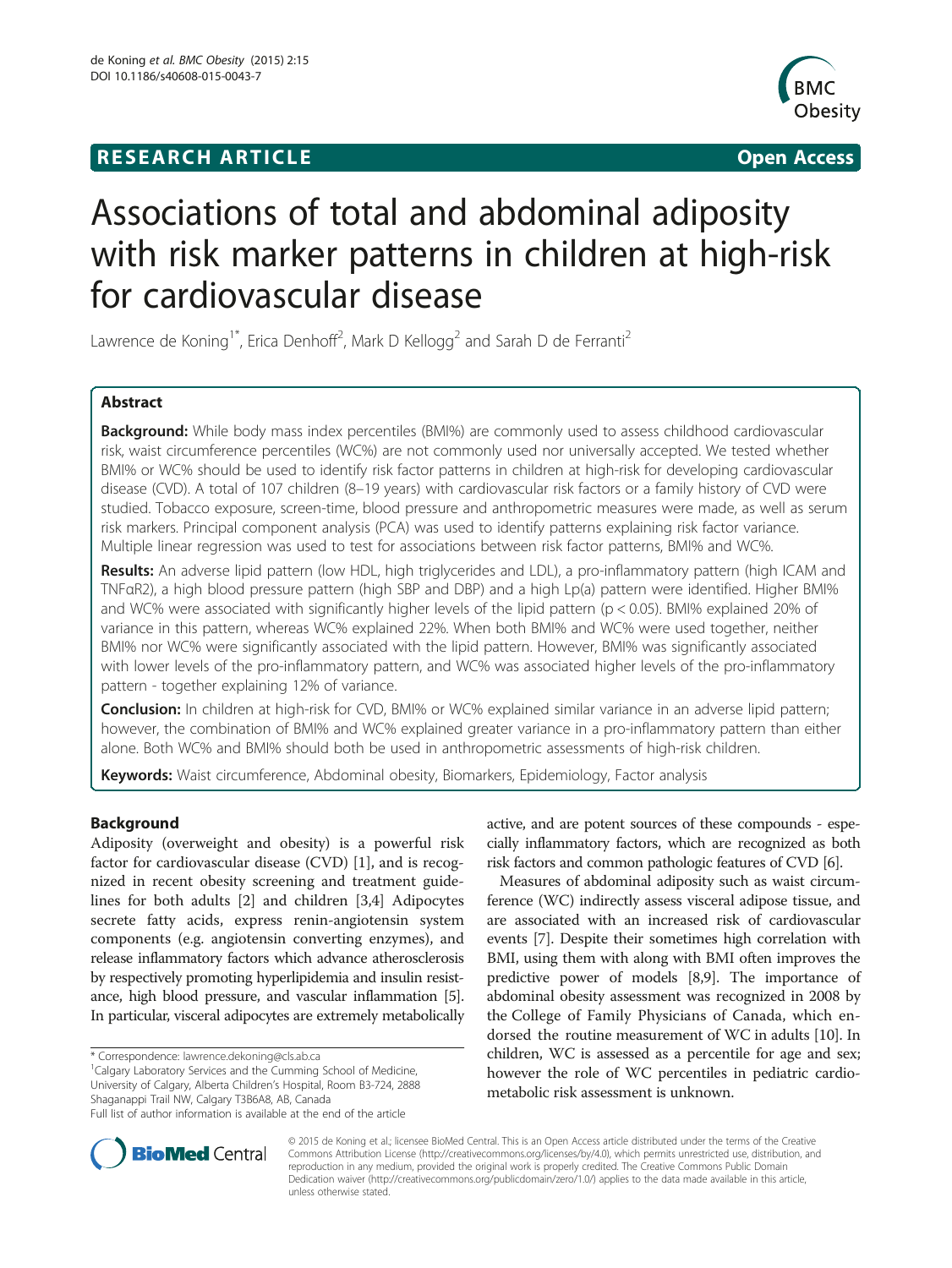#### Methods

This study was approved by the institutional review board of Boston Children's Hospital, and all research conducted was consistent with declaration of Helsinki. Informed consent was obtained from parents or guardians of all participants.

A total of 150 participants aged 8–18 years of age were initially recruited from the Preventive Cardiology Clinic of Boston Children's Hospital, Boston, Massachusetts. Medical and family history was collected by review of the clinic chart, electronic medical record and interview of a parent and patient. Family history of premature cardiovascular disease was defined as heart attack, stroke, angioplasty, stenting, coronary artery bypass grafting (CABG), peripheral arterial disease (PAD), sudden death occurring  $< 55$  years in male and  $< 65$  years in female relatives (parents, aunts, uncles, grandparents), in a manner consistent with the National Cholesterol Education Program (NCEP) [\[11\]](#page-5-0) and the American Academy of Pediatrics (AAP) [\[3](#page-5-0)[,12\]](#page-6-0). All demographic information was collected by parental self-report, including exposure to tobacco smoke in the home, hours per day of television watching and computer gaming (screen time), racial background (Black, White, Other [includes Asian, Hispanic, Pacific Islander, Native American], and family history of cardiovascular disease (parent, grandparent, aunt, uncle or sibling).

#### Anthropometric measures

We used the body mass index (BMI) as a measure of overall adiposity, and WC as a measure of abdominal adiposity. Height and weight were measured using a standing scale and stadiometer, and WC was measured at the level of the superior iliac crest using a tape measure. The average of two WC measures was recorded. BMI was calculated as weight in kg divided by height in meters squared. BMI percentile was determined using Centers for Disease Control (CDC) growth charts [\[13](#page-6-0)]. Overall obesity was defined as a  $BMI \geq 95\%$  percentile of BMI for age and sex [\[14,15](#page-6-0)], and abdominal obesity was defined as a WC  $\geq 90^{\text{th}}$  percentile for age and sex [\[16](#page-6-0)].

Systolic (SBP) and diastolic (DBP) blood pressure were measured initially using an oscillometric cuff (Dinamap). The average of 2–3 recordings of SBP and DBP were obtained using appropriately sized cuffs using standard techniques, and converted into percentiles [[17\]](#page-6-0). Elevated blood pressures (SBP > 140 mmHG, DBP > 90 mmHg) were rechecked by auscultation by experienced clinicians [[17\]](#page-6-0). High blood pressure was defined as a SBP or DBP  $\geq$ 95<sup>th</sup> percentile [\[17\]](#page-6-0).

#### Laboratory measurement of risk markers

A serum sample was obtained from 107 participants after a 12-hour fast, and the following tests were performed: total cholesterol (TC), high density lipoprotein cholesterol (HDL), triglycerides (TG), low-density lipoprotein cholesterol (LDL; calculated), soluble tumor necrosis factor-alpha receptor 2 (TNF-αR2), P-selectin, intracellular adhesion molecule-1 (ICAM-1), and C-reactive protein using a high sensitivity assay (hs-CRP). Soluble tumor necrosis factor-alpha receptor 2 (TNF-αR2) is the more stable receptor of TNF- $\alpha$ , – which is an early inflammatory stimulator of endothelium [[18](#page-6-0)]. P-selectin and ICAM-1 are both endothelial cell adhesion molecules for monocytes and lymphocytes, and C-reactive protein is a pentameric inflammatory marker that binds to bacterial cell wall components [[18](#page-6-0)].

Lipids were measured enzymatically with a Hitachi 911 analyzer using reagents and calibrators from Roche Diagnostics (Indianapolis, IN, USA). The Friedewald equation was used to calculate LDL  $(TC - (TG/5 + HDL))$  if triglycerides were less than 400 mg/dL. A direct method was used to measure LDL if triglycerides were > 400 mg/dL. Very low-density lipoprotein (VLDL) was estimated as the difference between TC and all other major lipoprotein fractions (TC – (LDL + HDL)). National Heart Lung and Blood Institute guidelines (NHLBI) were used to identify individuals with high TC ( $\geq 200$  mg/dL), high LDL cholesterol  $(\geq 130 \text{ mg/dL})$  and low HDL cholesterol  $(\leq 40 \text{ mg/dL})$  [\[19\]](#page-6-0).

Lipoprotein(a) was measured with a turbidimetric assay on the Hitachi 911 analyzer (Roche Diagnostics) using reagents and calibrators from Denka Seiken (Niigata, Japan). This is the only commercial assay not affected by Kringle type 2 repeats [[20](#page-6-0)]. The concentration of C-reactive protein was determined using a highsensitivity (hs-CRP) immunoturbidimetric assay on the Hitachi 911 analyzer (Roche Diagnostics), using reagents and calibrators from Denka Seiken (Niigata, Japan). Soluble tumor necrosis factor-alpha receptor 2 (TNF-αR2), P-selectin, and intracellular adhesion molecule-1 (ICAM-1) were measured using enzyme-linked immunosorbent assays (ELISAs) from R & D Systems (Minneapolis, MN, USA).

All samples were assayed in duplicate. Samples with disparate results (coefficient of variance [CV] for duplicates > 10%) were re-assayed a third time. Day to day and within run coefficients of variance (CV) for all assays were <10%. The CVs for lipid tests were less than 2%.

#### Statistical analysis

Continuous sex and race-specific (Black, White, Other) WC percentiles were interpolated from National Health and Nutrition Examination Survey (NHANES; 1999–2008)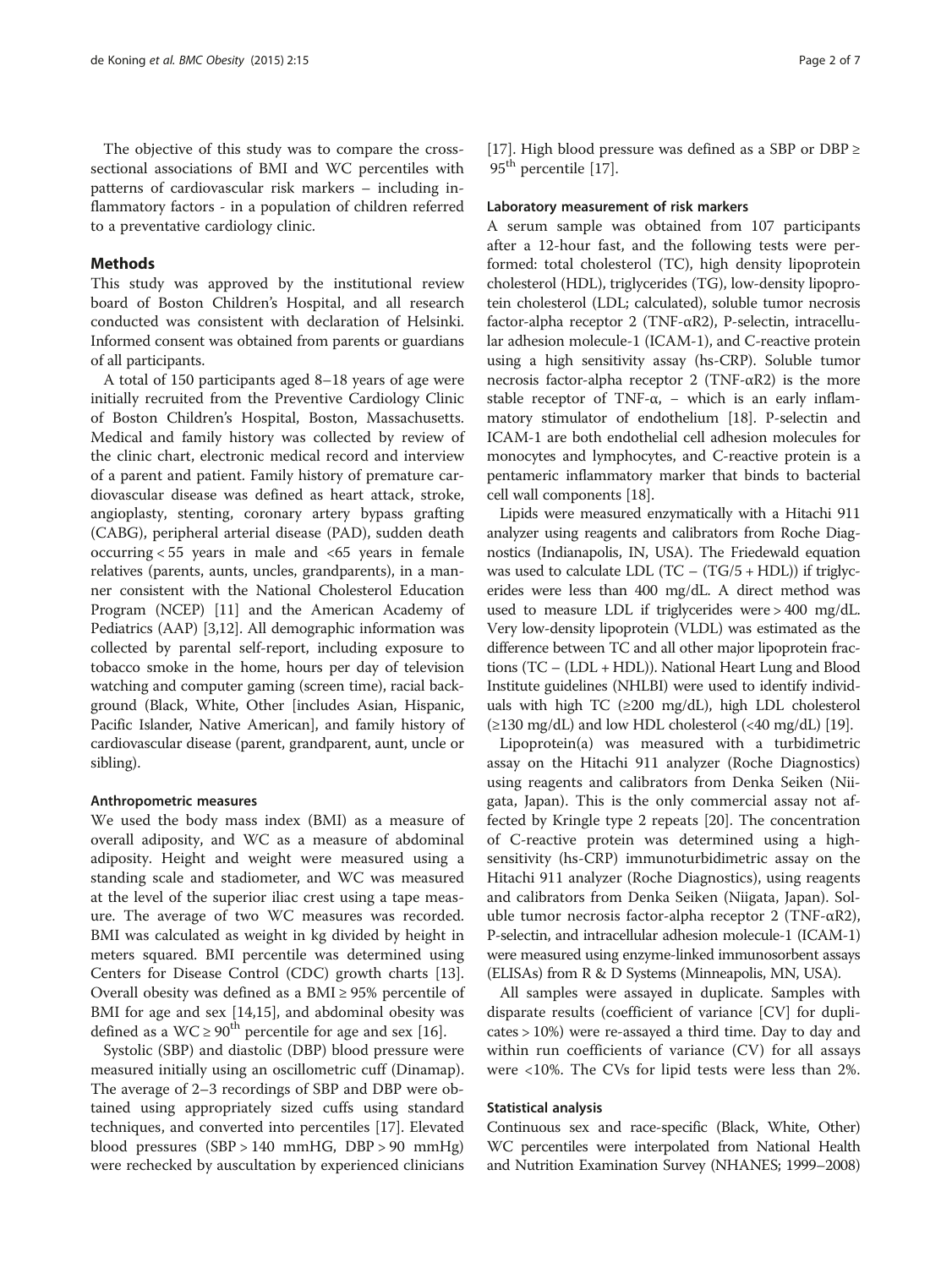data [[21](#page-6-0)] using 5-knot cubic spline regression (R; rms package). To reduce bias associated with extrapolating beyond the data, participant WC percentile above the 90<sup>th</sup> percentile or below the  $10<sup>th</sup>$  percentile were rounded to 95% and 5%, respectively. The mean and standard deviation (SD) were calculated for all continuous variables. Risk markers were log-transformed prior to statistical tests and regression modeling to normalize skewed distributions. Unpaired Student's T tests and chi squared tests were used to compare the means and proportions of each variable according to overall and abdominal obesity.

Principal component analysis (PCA) with varimax rotation was used to identify the first four independent patterns of risk markers (Proc Factor) that would explain the majority of variance in risk marker data. A continuous score was derived for each participant representing how closely their risk markers levels conformed to each pattern (Proc Score). Scores were then divided into quintiles for ease of interpretation.

Linear regression was used to assess the relationships between BMI percentile, WC percentile and quintiles of risk marker scores (Proc Reg). Partial correlation coefficients were calculated to determine the independent explanatory power of BMI and WC percentile on each score. All regression models were adjusted for exposure to cigarette smoke (Yes vs No), family history of cardiovascular disease (Yes vs No), screen time (hours), and race (Black, White vs Other). Analyses were performed in SAS ver 9.3 (Cary, NC, USA) and R version 2.15.1.

#### Results

One hundred and seven participants, primarily non-Hispanic whites (82%), with an average age of 13.3 years were enrolled in the study (Table [1\)](#page-3-0). Participants were at generally high risk due to high TC (58%) or hypertension (14%), as one would expect among participants recruited from a Preventive Cardiology clinic, and spent on average 2.7 hours per day watching television and playing computer games. Over half the participants had a family history of coronary heart disease (51%). All participants had hs-CRP concentrations below 1 mg/L – which denotes low cardiovascular risk in adults [\[22](#page-6-0)].

Forty three percent of participants were classified as obese, whereas 33% were abdominally obese. The correlation of BMI percentile and WC percentile was 0.88. Compared to participants who were not obese, those who were obese were significantly less likely to be white and more likely to be exposed to tobacco smoke, have higher WC percentiles, triglycerides, VLDL cholesterol, hs-CRP, and ICAM-1 levels and lower LDL and HDL cholesterol. Compared to participants who were not abdominally obese, those who were abdominally obese were significantly younger, more likely to be from another racial

group besides Black and White, had significantly higher BMI, triglycerides, hs-CRP, ICAM-1, TNF-αR2 but lower HDL cholesterol (Table [1\)](#page-3-0).

Extraction of the first four factors using PCA identified a common clustering of risk markers suggestive of (1) an adverse lipid pattern (25% of variance explained) dominated by strong positive correlations (0.93) with triglycerides and VLDL, but a negative correlation with HDL (−0.74), (2) a pro-inflammatory pattern (14% of variance explained) having high correlations (>0.84) with ICAM-1 and TNF- $\alpha$ R2, (3) a high blood pressure pattern (12% of variance explained) having positive (>0.66) correlations with SBP and DBP and (4) an elevated Lp (a) pattern (10% of variance explained), having a high positive correlation with  $Lp(a)$  (0.75) (Table [2](#page-4-0)).

Both BMI and WC percentiles were significantly associated with higher scores for the lipid pattern (Table [3](#page-4-0)). That is, a greater degree of overall or abdominal adiposity was associated with higher scores representing a constellation of lipid abnormalities including higher TG and VLDL, but lower HDL. Each metric explained between 20 and 22% of variance in this pattern. Neither metric was significantly associated with any of the other patterns. However when BMI and WC percentiles were included in the same model, both were significantly associated with the inflammatory pattern – but in opposite directions. In this analysis, an increase in BMI percentile was associated with a decrease in the inflammatory pattern score, whereas an increase in WC percentile was associated with an increase in the inflammatory factor score.

#### **Discussion**

In a pediatric population at high-risk for developing cardiovascular disease, both overall and abdominal adiposity as measured by BMI and WC percentiles were similarly associated with an adverse pattern of lipid markers including high TG, high VLDL cholesterol, and low HDL cholesterol. However when considered together, increasing WC percentile was associated with higher levels of a pro-inflammatory pattern whereas increasing BMI percentile was associated with lower levels – together explaining greater variance in this pattern than either alone.

Anthropometric assessment of cardiovascular disease risk is now routine clinical practice, mainly because adiposity is a major risk factor for conditions that lead to cardiovascular disease – including abnormal lipids, high blood pressure, and type 2 diabetes [[5\]](#page-5-0). Increasing attention is now being paid to abdominal adiposity, characterized by an increased WC or waist to hip ratio, because it provides information about risk for cardiovascular disease above and beyond that provided by BMI [[23\]](#page-6-0). This is particularly the case when systemic inflammation is of interest, because abdominal adiposity is more closely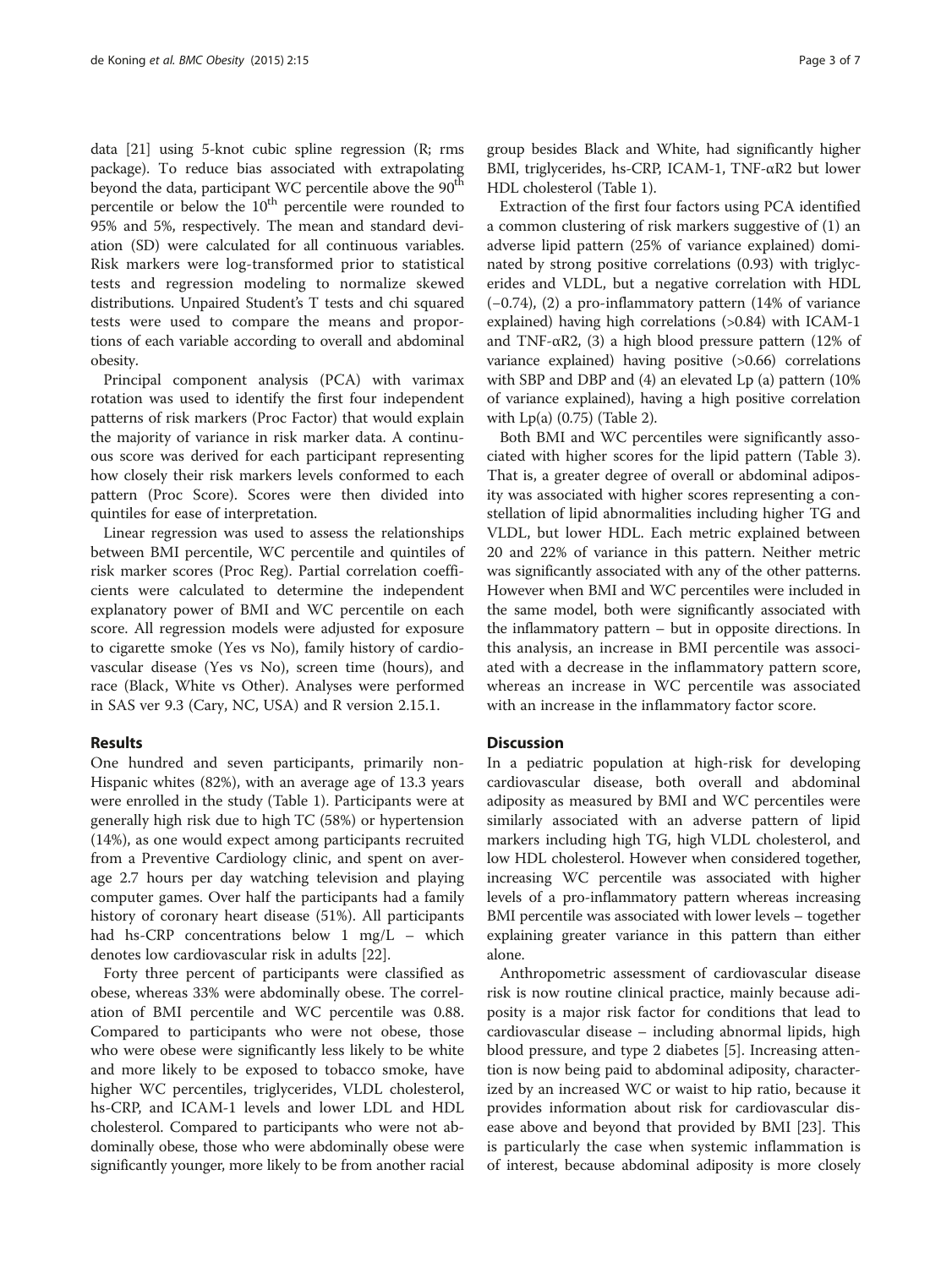#### <span id="page-3-0"></span>Table 1 Participant characteristics

|                                         | Overall    | Non-obese<br>(BMI < 95%) | Obese<br>$(BMI \ge 95\%)$ | Non-abdominally obese<br>$(WC < 90\%)$ | Abdominally obese<br>$(WC \ge 90\%)$ |
|-----------------------------------------|------------|--------------------------|---------------------------|----------------------------------------|--------------------------------------|
| % (n)                                   | 100 (107)  | 57 (61)                  | 43 (46)                   | 67 (72)                                | 33 (35)                              |
| Age, y (sd)                             | 13.3(2.7)  | 13.5(2.9)                | 13.0(2.5)                 | 13.7(3.0)                              | $12.4 (2.2)^*$                       |
| Race/ethnicity                          |            |                          |                           |                                        |                                      |
| % White (n)                             | 82 (88)    | 90 (55)                  | 72 (33)*                  | 85 (61)                                | 77 (27)                              |
| % Black (n)                             | 5.6(6)     | 3.3(2)                   | 8.7(4)                    | 5.6 $(4)$                              | 5.7(2)                               |
| % Other racial group (n)                | 12.1(13)   | 6.6(4)                   | $19.6(9)$ *               | 9.7(7)                                 | $17.1(6)$ *                          |
| % Exposed to tobacco smoke (n)          | 19(20)     | 8(5)                     | $33(15)^*$                | 13(9)                                  | $31(11)^*$                           |
| % Family history of CHD (n)             | 51 (55)    | 51 (31)                  | 52 (24)                   | 53 (38)                                | 49 (17)                              |
| Screen time, hours^(sd)                 | 2.7(2.3)   | 2.4(1.7)                 | 3.1(2.9)                  | 2.8(2.5)                               | 2.5(1.9)                             |
| <b>BMI</b> percentile (n)               | 80(23)     | 68 (24)                  | $97(1)^{*}$               | 72 (24)                                | 97 $(2)$ *                           |
| BMI, $kg/m2$ (sd)                       | 25(6)      | 21(3)                    | $30(5)$ *                 | 22(4)                                  | $30(6)$ *                            |
| WC percentile (n)                       | 87 (16)    | 54 (23)                  | 91 $(6)^*$                | 58 (23)                                | 95 $(0)^*$                           |
| WC, cm (sd)                             | 71 (26)    | 77 (11)                  | 99 (14)*                  | 80 (13)                                | $100(15)^{*}$                        |
| Total cholesterol, mg/dL^ (sd)          | 214 (50)   | 220 (52)                 | 205 (47)                  | 218 (52)                               | 205 (47)                             |
| % High, ≥200 mg/dL (n)                  | 58 (62)    | 59 (36)                  | 57 (26)                   | 58 (42)                                | 57 (20)                              |
| LDL cholesterol, mg/dL^ (sd)            | 137 (50)   | 145 (50)                 | 127 (49)*                 | 143 (50.0)                             | 126 (48)                             |
| % High, $\geq$ 130 mg/dL (n)            | 46.7 (50)  | 47.5 (29)                | 45.7 (29)                 | 50.0 (36)                              | 40.0 (14)                            |
| HDL cholesterol, mg/dL^ (sd)            | 53 (14)    | 57 (12)                  | 48 (15)*                  | 54 (13)                                | 50 (17)                              |
| % Low, < 50 mg/dL (n)                   | 19 (18)    | 7(4)                     | $33(15)^*$                | 13(9)                                  | $29(10)^*$                           |
| Triglycerides, mg/dL^ (sd)              | 118 (75)   | 93 (57)                  | 152 (83)*                 | 105 (69)                               | 147 (80)*                            |
| % High, ≥ 130 mg/dL (n)                 | 34 (36)    | 16 (10)                  | $57(26)$ *                | 26 (19)                                | 49 (17)*                             |
| VLDL cholesterol, mg/dL^ (sd)           | 24 (15)    | 19(11)                   | 30(17)                    | 21(14)                                 | 29 (17)                              |
| $Lp(a)$ , mmol/L (sd)                   | 39 (43)    | 39 (43)                  | 39 (43)                   | 40 (45)                                | 37 (39)                              |
| hs-CRP, $mg/L \wedge (sd)$              | 0.1(0.2)   | 0.1(0.1)                 | $0.2(0.2)^{*}$            | 0.1(0.2)                               | $0.2$ $(0.2)$ <sup>*</sup>           |
| ICAM-1, $ng/L \wedge (sd)$              | 295 (86)   | 282 (95)                 | $312(71)$ *               | 278 (90)                               | 331 (65)*                            |
| P-selectin, ng/L^ (sd)                  | 136 (46)   | 129 (46)                 | 145 (46)                  | 131 (46)                               | 146 (46)                             |
| TNF alpha, $pg/L \land (sd)$            | 2140 (590) | 2041 (501)               | 2271 (675)                | 2001 (499)                             | 2425 (665)*                          |
| SBP, mmHg (sd)                          | 112(11)    | 111(10)                  | 114(13)                   | 112(11)                                | 113(13)                              |
| % SBP > 95 <sup>th</sup> percentile (n) | 14(15)     | 12(7)                    | 17(8)                     | 13(9)                                  | 17(6)                                |
| DBP, mmHq (sd)                          | 63(7)      | 62(8)                    | 64 (6)                    | 63(8)                                  | 63 (6)                               |
| % DBP > 95 <sup>th</sup> percentile (n) | (0)        | 0(0)                     | 0(0)                      | 0(0)                                   | 0(0)                                 |

Caption: All continuous variables are presented as mean (standard deviation [sd]). All categorical variables and percentiles are presented as % (n). ^variables were log-transformed prior to testing for differences. \*p value for comparisons < 0.05. Other racial groups were defined as Asian, Hispanic, Pacific Islander, and Native American.

related to inflammation than is general adiposity [\[5](#page-5-0)]. Like other risk markers, inflammatory factors may be modifiable through weight loss via a prudent diet and physical activity [\[24\]](#page-6-0). Furthermore, the American College of Cardiology, the American Heart Association and the Canadian Cardiovascular Society recommend measuring inflammation by high-sensitivity C-reactive protein (hs-CRP) to identify patients who could obtain particular benefit from statin therapy [\[5,](#page-5-0)[25](#page-6-0)].

As with adults, children are routinely assessed using anthropometric measures. This is done to identify individuals with abnormal growth due to malnutrition, endocrine

disorders, or those at risk for premature cardiovascular disease and mortality [\[3](#page-5-0)]. Childhood overweight and obesity, defined respectively by the Centers for Disease Control as a BMI ≥ the  $85<sup>th</sup>$  and  $95<sup>th</sup>$  percentile for age and sex [[14](#page-6-0)], is a growing problem around the world. In developed countries, the prevalence of overweight and obesity ranges from 5% in Turkey to 33% in the United States [[26](#page-6-0)]. Childhood adiposity also tends to track throughout the life-course, increasing the risk that obese children will become obese adults [\[27\]](#page-6-0). While assessment of overall adiposity using BMI percentile is a well-accepted approach in cardiovascular risk assessment in children, measurement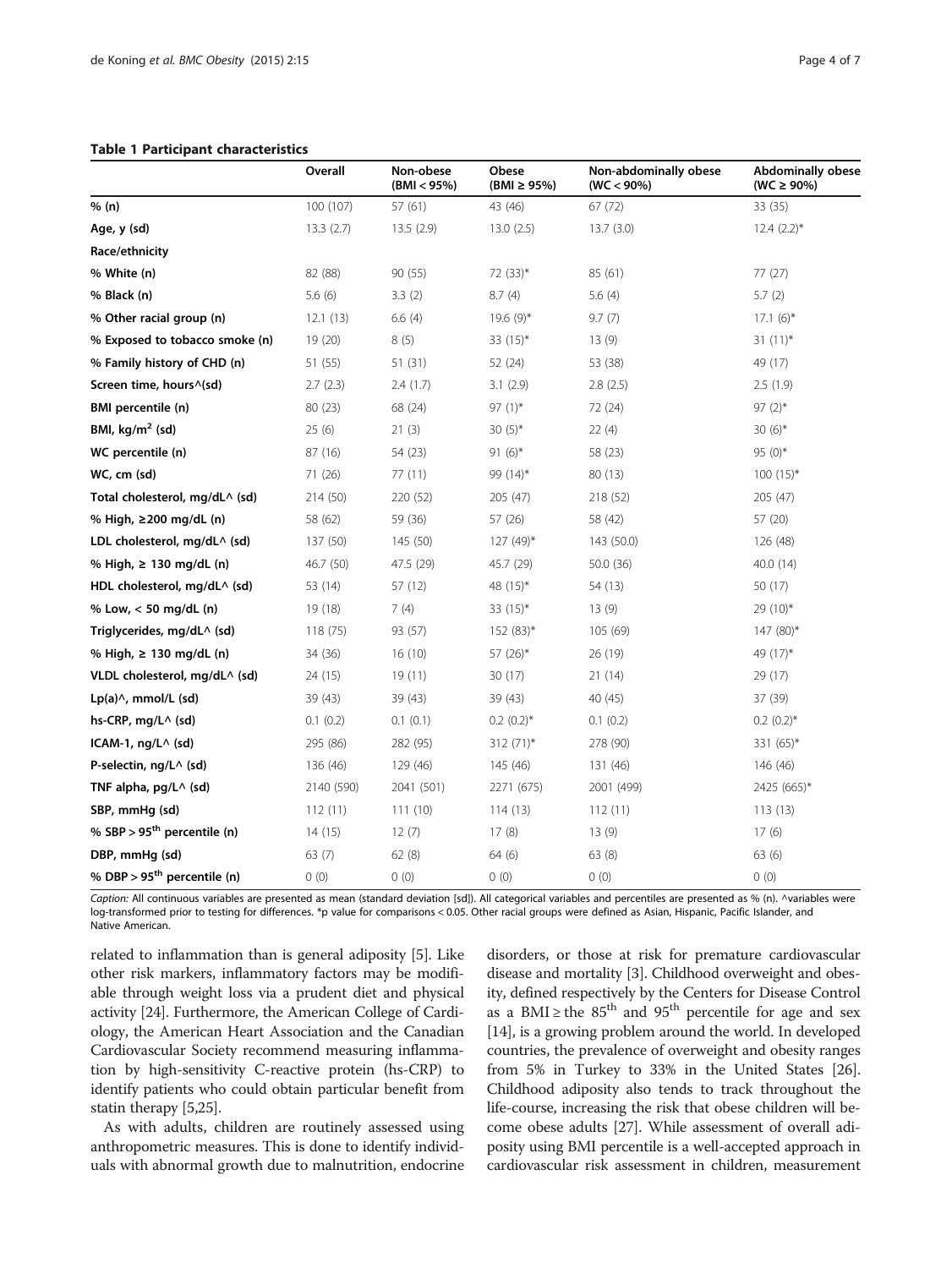<span id="page-4-0"></span>

| <b>Table 2 Varimax-rotated factor patterns</b> |  |
|------------------------------------------------|--|
|------------------------------------------------|--|

|                         | Factor 1:<br><b>"Adverse</b><br>lipids<br>pattern" | Factor 2:<br>"Pro-<br>inflammatory<br>pattern" | Factor 3:<br>"High BP<br>pattern" | Factor 4:<br>"High Lp(a)<br>pattern" |
|-------------------------|----------------------------------------------------|------------------------------------------------|-----------------------------------|--------------------------------------|
| <b>HDL</b>              | $-0.74$                                            | 0.02                                           | $-0.07$                           | $-0.06$                              |
| LDL                     | $-0.11$                                            | 0.04                                           | $-0.19$                           | 0.43                                 |
| Triglycerides           | 0.93                                               | 0.02                                           | 0.11                              | $-0.18$                              |
| VLDL                    | 0.93                                               | 0.00                                           | 0.08                              | $-0.17$                              |
| Lp(a)                   | 0.10                                               | 0.01                                           | 0.01                              | 0.75                                 |
| hs-CRP                  | 0.37                                               | 0.33                                           | 0.47                              | 0.11                                 |
| <b>ICAM</b>             | 0.01                                               | 0.86                                           | $-0.19$                           | $-0.04$                              |
| P-selectin              | 0.23                                               | 0.18                                           | $-0.18$                           | $-0.51$                              |
| TNF                     | $-0.02$                                            | 0.84                                           | 0.21                              | $-0.04$                              |
| Systolic BP             | 0.06                                               | $-0.01$                                        | 0.66                              | $-0.50$                              |
| Diastolic BP            | 0.08                                               | $-0.04$                                        | 0.78                              | 0.03                                 |
| % variance<br>explained | 25%                                                | 14%                                            | 12%                               | 10%                                  |

Caption: Correlations greater than 0.6 are indicated in bold.

of abdominal adiposity has not yet become an established practice. One impediment has been the lack of age, sex and ethnic specific percentiles for measures of abdominal adiposity. Only recently have these become available through large representative cross-sectional surveys [\[21,28](#page-6-0)].

We compared the associations of BMI and WC percentile with risk marker patterns in a population of children referred to a pediatric cardiology clinic. In addition to more standard CVD risk factors, we also measured four inflammatory markers (TNF-αR2, P-selectin, ICAM-1, and hs-CRP) that have been associated either with excess adiposity and atherosclerosis in animal and autopsy studies, pre-clinical vascular testing and as predictors of adult cardiovascular disease events [[18](#page-6-0)]. We used PCA to identify major patterns of risk markers, greatly reducing the

number of individual statistical tests required, and simplifying the interpretation of results.

The first four patterns of risk markers roughly corresponded to an abnormal lipid pattern, an abnormal inflammatory marker pattern, an abnormal blood pressure pattern and an abnormal Lp(a) pattern. The lipid pattern accounted for the most variance in risk markers, and was consistent with a pattern reflecting obesity related dyslipidemia. The inflammatory pattern was characterized by increased levels of all markers except hs-CRP. We are unclear why abnormal hs-CRP levels were not associated with this pattern, however it could be due to the low level of variation in hs-CRP in this relatively young population. We found that BMI and WC percentiles were similarly associated with the lipid pattern, which is consistent with others findings in adults suggesting that both abdominal and general adiposity are associated with abnormal lipids. Neither BMI nor WC percentile was significantly associated with inflammatory, BP, or Lp(a) patterns. A different scenario emerged when both measures were used simultaneously. When BMI and WC percentiles were included in the same model, neither was significantly associated with the lipid pattern – indicating that using WC percentile in addition to BMI percentile adds no significant advantage in predicting lipid abnormalities than using either alone. However WC and BMI percentile were significantly associated with the inflammatory pattern, but in opposite directions. In this model, BMI percentile adjusted for WC percentile can be interpreted as anti-or non-inflammatory lean mass; whereas WC percentile adjusted for BMI percentile is interpreted as pro-inflammatory abdominal adipose tissue. The separation and independent consideration of these measures greatly improves the prediction of abnormal levels of inflammatory factors.

Our study supports the simultaneous use of both BMI and WC percentiles in cardiovascular risk assessment in

|  |  |  |  |  |  |  |  | Table 3 Association of BMI and WC percentiles with quintiles of factor scores |  |
|--|--|--|--|--|--|--|--|-------------------------------------------------------------------------------|--|
|--|--|--|--|--|--|--|--|-------------------------------------------------------------------------------|--|

|                                                   | Lipid pattern     |                |        | Inflammatory pattern |                |        | BP pattern    |                |        | Lp(a) pattern |                    |      |
|---------------------------------------------------|-------------------|----------------|--------|----------------------|----------------|--------|---------------|----------------|--------|---------------|--------------------|------|
|                                                   | <b>Beta</b>       | P for<br>trend | $pR^2$ | <b>Beta</b>          | P for<br>trend | $pR^2$ | <b>Beta</b>   | P for<br>trend | $pR^2$ | <b>Beta</b>   | P for trend $pR^2$ |      |
| BMI %                                             | 0.12(0.03)        | < 0.01         | 20%    | (0.03)<br>0.01       | 0.72           | 5%     | 0.07(0.03)    | 0.14           | 8%     | 0.00(0.03)    | 0.98               | 8%   |
| <b>WC %</b>                                       | 0.11(0.03)        | < 0.01         | 22%    | 0.05(0.03)           | 0.09           | 8%     | 0.06(0.03)    | 0.06           | 7%     | 0.01(0.03)    | 0.84               | 8%   |
| <b>BMI % adjusted</b><br>for WC %                 | 0.89(0.06)        | 0.14           | 2%     | $-0.14(0.07)$        | 0.03           | 5%     | 0.09(0.07)    | 0.21           | 2%     | $-0.02(0.07)$ | 0.76               | 0%   |
| WC % adjusted<br>for BMI %                        | $0.04(0.05)$ 0.45 |                | 1%     | 0.16(0.06)           | 0.03           | 8%     | $-0.01(0.06)$ | 0.84           | 0%     | 0.02(0.06)    | 0.71               | 0%   |
| Total explanatory power<br>using both metrics     |                   |                | 3%     |                      |                | 12%    |               |                | 2%     |               |                    | 0%   |
| Explanatory power gained<br>by using both metrics |                   |                | None   |                      |                | 4-7%   |               |                | None   |               |                    | None |

Caption: Beta coefficients are evaluated as change in quintile rank corresponding to a 5% increase in BMI or WC percentiles. Standard errors are presented in parentheses. All models are adjusted for exposure to cigarette smoke, family history of cardiovascular disease, hours of screen-time, white race, black race and other race.  $pR^2$  – partial  $R^2$ , representing the independent explanatory power of each predictor.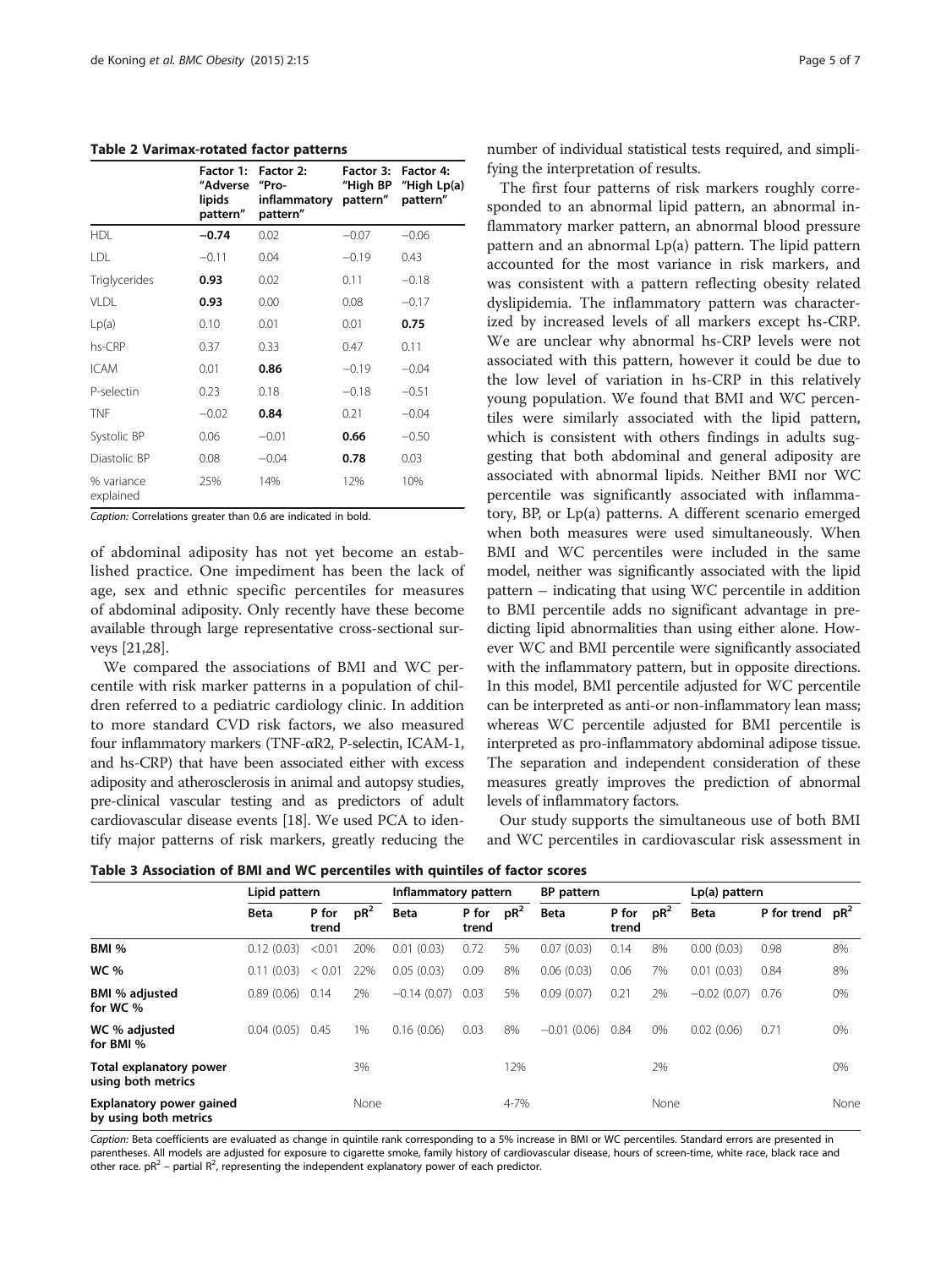<span id="page-5-0"></span>children. Measurement of abdominal adiposity is increasingly recommended for adults, and we anticipate this to be the case for children in the future. WC is easy to obtain and as a percentile was at least as good as BMI in predicting lipid abnormalities in our study. Used in conjunction with BMI percentile, WC percentile provides clearer information on underlying cardiovascular risk due to inflammation. However, the clinical utility of using WC percentile in addition to BMI percentile needs to be further assessed in prospective studies using hard endpoints (e.g. incident type 2 diabetes, cardiovascular disease) that occur after the initial risk assessment.

Our study has several strengths. First, it reports levels of inflammatory markers in a group of children at highrisk for future early CVD. Inflammatory markers are not routinely measured in children, and there is little data in the literature on what is 'normal' [\[29\]](#page-6-0). However, it is relatively clear that inflammation is a key component of cardiovascular risk in adults, and is likely to be in children as well. Second, we used PCA to identify major risk marker patterns rather than performing individual analyses on each one. This substantially reduced the number of statistical tests we had to perform, and simplified the interpretation of the results. Third, our study is one of the first to contrast the predictive power of BMI vs WC percentiles on risk markers in children.

Our study has some limitations. First, the crosssectional design of our study means that temporal relationships cannot be definitively established. However there is strong evidence that adipose tissue is a causal factor in the appearance of cardiovascular risk factors. Second, we did not measure dietary intake or physical activity, which means that associations between adiposity and risk marker patterns may be overestimated. Third, waist circumference percentiles were derived from aggregate percentile data that was rounded – which could lead to error in estimates. Fourth, we studied a small number of mostly non-hispanic whites, which limited both our statistical power and generalizability.

#### Conclusions

In a sample of children at high-risk for developing cardiovascular disease, BMI percentile and WC percentile explained similar variance in a pattern of abnormal lipids, however WC percentile used in conjunction with BMI percentile explained the most variance in a pattern of elevated inflammatory factors. This suggests that both WC percentile and BMI percentile should be used for risk assessments of high-risk children.

#### Abbreviations

WC: Waist circumference; WC%: Waist circumference percentile; BMI: Body mass index; BMI%: Body mass index percentile; CVD: Cardiovascular disease; SBP: Systolic blood pressure; DBP: Diastolic blood pressure; LDL: Low density

lipoprotein cholesterol; HDL: High density lipoprotein cholesterol; VLDL: Very low density lipoprotein cholesterol; TC: Total cholesterol; TG: Triglycerides; Lp(a): Lipoprotein a; hs-CRP: High sensitivity C-reactive protein; ICAM-1: Intracellular adhesion molecule one; TNFα-R2: Tumor necrosis factor alpha receptor two; PCA: Principal component analysis; CABG: Coronary artery bypass grafting; PAD: Peripheral artery disease; NCEP: National cholesterol education program; AAP: American association of pediatrics; CDC: Centers for disease control; NHLBI: National heart lung and blood institute; ELISA: Enzyme linked immunosorbent assay; CV: Coefficient of variance; SD: Standard deviation.

#### Competing interest

The authors declare that they have no competing interests.

#### Authors' contributions

LdK performed the analysis and wrote the manuscript. ED implemented and managed the study. MK performed laboratory measurement of risk markers, and SdF obtained funding for the original study and edited the manuscript. All authors read and approved the final manuscript.

#### Acknowledgement

We thank Jill Cotter BA, DO for her assistance with this study.

#### Author details

<sup>1</sup>Calgary Laboratory Services and the Cumming School of Medicine, University of Calgary, Alberta Children's Hospital, Room B3-724, 2888 Shaganappi Trail NW, Calgary T3B6A8, AB, Canada. <sup>2</sup>Boston Children's Hospital, 300 Longwood Ave, Boston 02115, MA, USA.

#### Received: 7 October 2014 Accepted: 18 February 2015 Published online: 13 March 2015

#### References

- 1. Adams KF, Schatzkin A, Harris TB, Kipnis V, Mouw T, Ballard-Barbash R, et al. Overweight, obesity, and mortality in a large prospective cohort of persons 50 to 71 years old. N Engl J Med. 2006;355:763–78.
- 2. Grundy SM, Cleeman JI, Merz CN, Brewer HB, Clark LT, Hunninghake DB, et al. Implications of recent clinical trials for the National Cholesterol Education Program Adult Treatment Panel III Guidelines. J Am Coll Cardiol. 2004;44:720–32.
- 3. Daniels SR, Greer FR, Committee on N. Lipid screening and cardiovascular health in childhood. Pediatrics. 2008;122:198–208.
- 4. Kavey RE, Allada V, Daniels SR, Hayman LL, McCrindle BW, Newburger JW, et al. Cardiovascular risk reduction in high-risk pediatric patients: a scientific statement from the American Heart Association Expert Panel on Population and Prevention Science; the Councils on Cardiovascular Disease in the Young, Epidemiology and Prevention, Nutrition, Physical Activity and Metabolism, High Blood Pressure Research, Cardiovascular Nursing, and the Kidney in Heart Disease; and the Interdisciplinary Working Group on Quality of Care and Outcomes Research: endorsed by the American Academy of Pediatrics. Circulation. 2006;114:2710–38.
- 5. Tchernof A, Despres JP. Pathophysiology of human visceral obesity: an update. Physiol Rev. 2013;93:359–404.
- 6. Ridker PM, Silvertown JD. Inflammation, C-reactive protein, and atherothrombosis. J Periodontol. 2008;79:1544–51.
- de Koning L, Merchant AT, Pogue J, Anand SS. Waist circumference and waist-to-hip ratio as predictors of cardiovascular events: meta-regression analysis of prospective studies. Eur Heart J. 2007;28:850–6.
- 8. Flint AJ, Rexrode KM, Hu FB, Glynn RJ, Caspard H, Manson JE, et al. Body mass index, waist circumference, and risk of coronary heart disease: a prospective study among men and women. Obes Res Clin Pract. 2010;4: e171–81.
- 9. Cerhan JR, Moore SC, Jacobs EJ, Kitahara CM, Rosenberg PS, Adami HO, et al. A pooled analysis of waist circumference and mortality in 650,000 adults. Mayo Clin Proc. 2014;89:335–45.
- 10. Iglar K, Katyal S, Matthew R, Dubey V. Complete health checkup for adults: update on the Preventive Care Checklist Form. Can Fam Physician. 2008;54:84–8.
- 11. NCEP Expert Panel on Blood Cholesterol Levels in Children and Adolescents. National Cholesterol Education Program (NCEP): highlights of the report of the Expert Panel on Blood Cholesterol Levels in Children and Adolescents. Pediatrics. 1992;89:495–501.